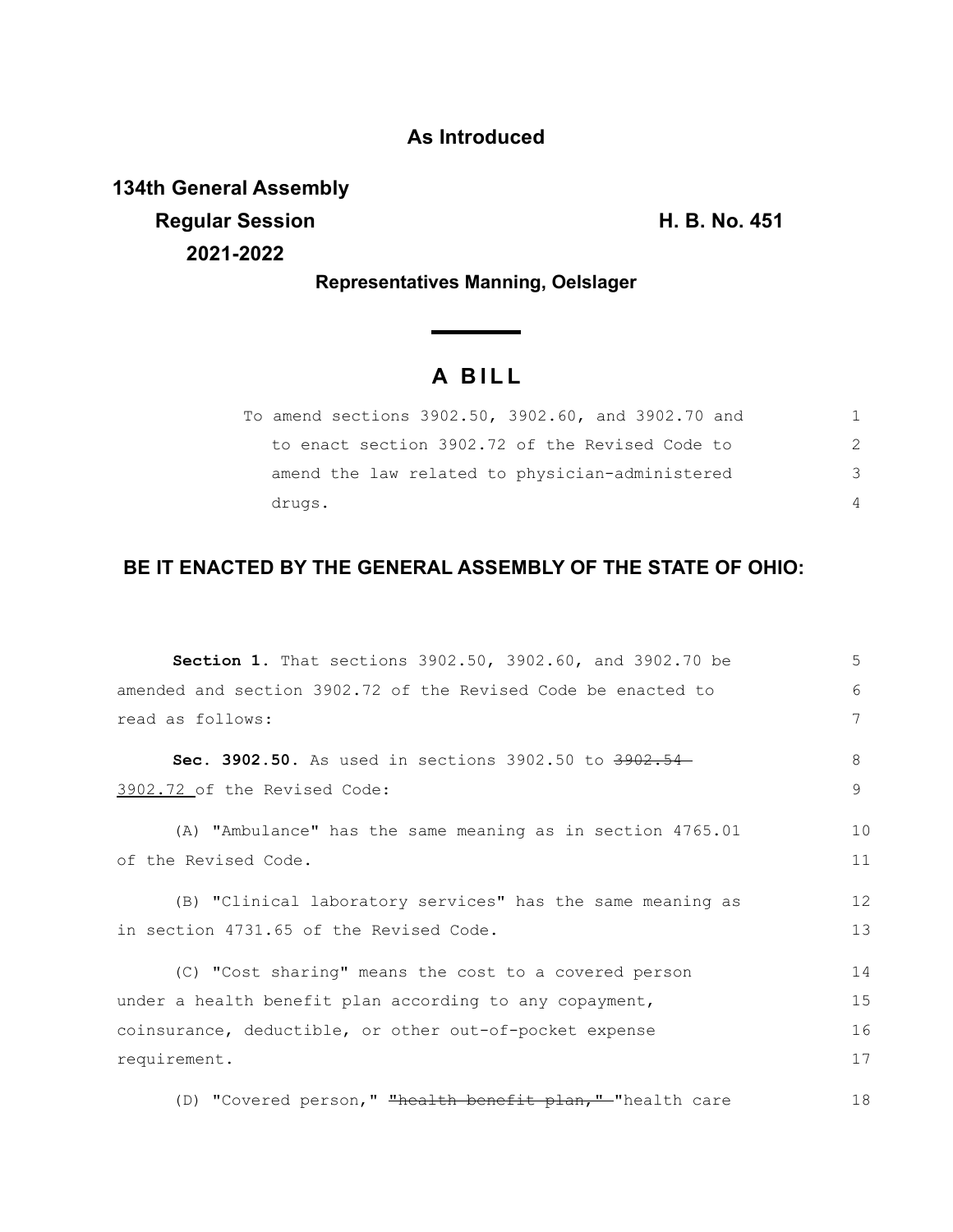| services," and "health plan issuer" have the same meanings as in | 19 |
|------------------------------------------------------------------|----|
| section 3922.01 of the Revised Code.                             | 20 |
| (E) "Emergency facility" has the same meaning as in              | 21 |
| section 3701.74 of the Revised Code.                             | 22 |
| (F) "Emergency services" means all of the following as           | 23 |
| described in 42 U.S.C. 1395dd:                                   | 24 |
| (1) Medical screening examinations undertaken to determine       | 25 |
| whether an emergency medical condition exists;                   | 26 |
| (2) Treatment necessary to stabilize an emergency medical        | 27 |
| condition;                                                       | 28 |
| (3) Appropriate transfers undertaken prior to an emergency       | 29 |
| medical condition being stabilized.                              | 30 |
| (G) Except as provided in section 3902.72 of the Revised         | 31 |
| Code, "health benefit plan" has the same meaning as in section   |    |
| 3922.01 of the Revised Code.                                     | 33 |
| (H) "Unanticipated out-of-network care" means health care        | 34 |
| services, including clinical laboratory services, that are       | 35 |
| covered under a health benefit plan and that are provided by an  | 36 |
| out-of-network provider when either of the following conditions  | 37 |
| applies:                                                         | 38 |
| (1) The covered person did not have the ability to request       | 39 |
| such services from an in-network provider.                       | 40 |
| (2) The services provided were emergency services.               | 41 |
| Sec. 3902.60. As used in sections 3902.60 and 3902.61 of         | 42 |
| the Revised Code:                                                | 43 |
| (A) "Associated conditions" means the symptoms or side           | 44 |
| effects of stage four advanced metastatic cancer, or the         | 45 |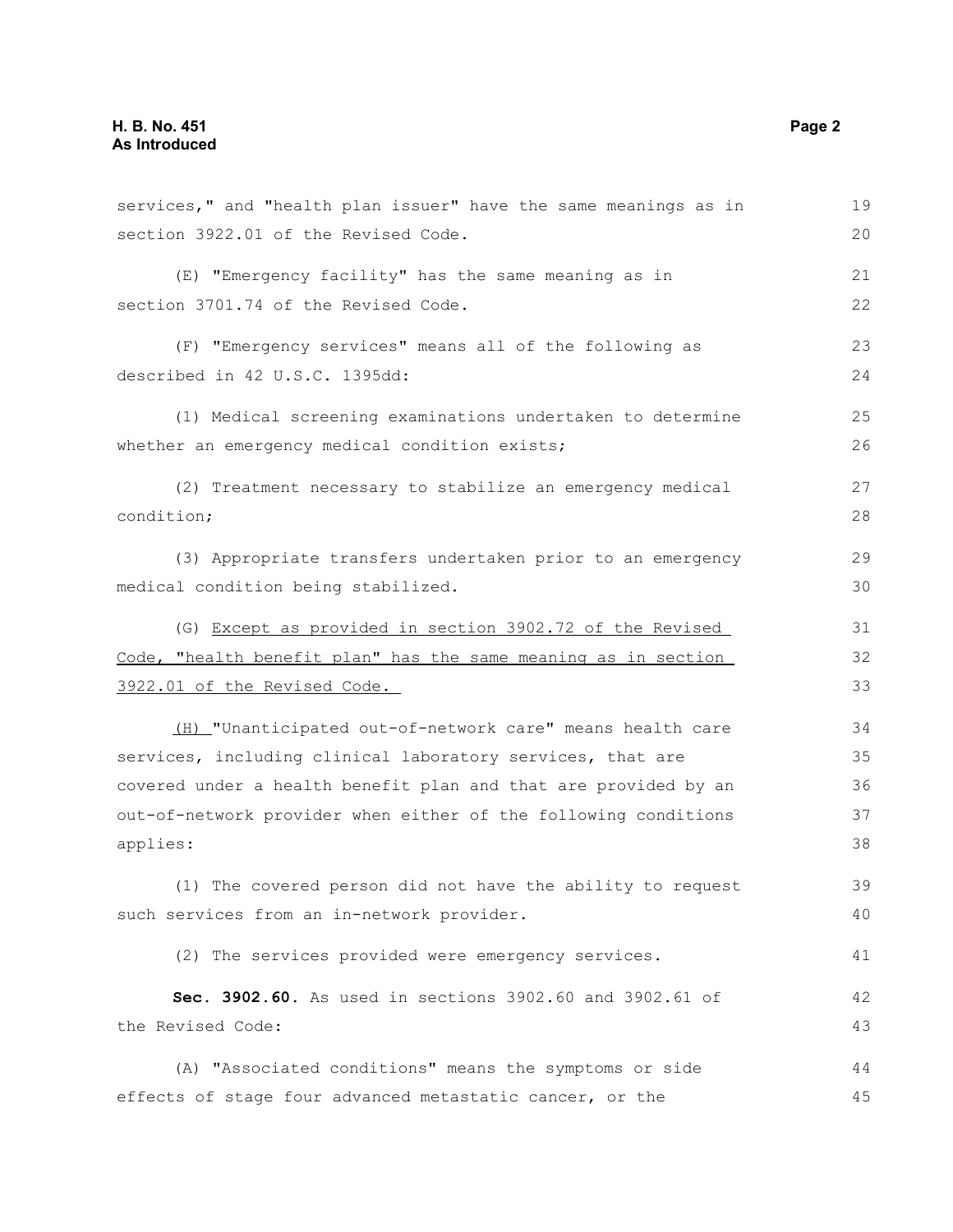treatment thereof, which would, in the judgment of the health care practitioner in question, jeopardize the health of a covered individual if left untreated. (B) "Covered person," "health benefit plan," and "health plan issuer" have the same meanings as in section 3922.01 of the Revised Code. (C) "Stage four advanced metastatic cancer" means a cancer that has spread from the primary or original site of the cancer to nearby tissues, lymph nodes, or other areas or parts of the body. **Sec. 3902.70.** As used in this section and section 3902.71 of the Revised Code: (A) "340B covered entity" and "third-party administrator" have the same meanings as in section 5167.01 of the Revised Code. (B) "Health plan issuer" has the same meaning as in section 3922.01 of the Revised Code. (C) "Terminal distributor of dangerous drugs" has the same meaning as in section 4729.01 of the Revised Code. **Sec. 3902.72.** (A) As used in this section: (1) "Affiliated pharmacy" means a pharmacy that controls, is controlled by, or is under common control with a pharmacy benefit manager. Such control may be direct or indirect through one or more intermediaries. (2) Notwithstanding section 3902.50 of the Revised Code, "health benefit plan" has the same meaning as in section 3922.01 of the Revised Code, but also includes any pharmacy or drug benefit plan managed or administered by a pharmacy benefits 46 47 48 49 50 51 52 53 54 55 56 57 58 59 60 61 62 63 64 65 66 67 68 69 70 71 72 73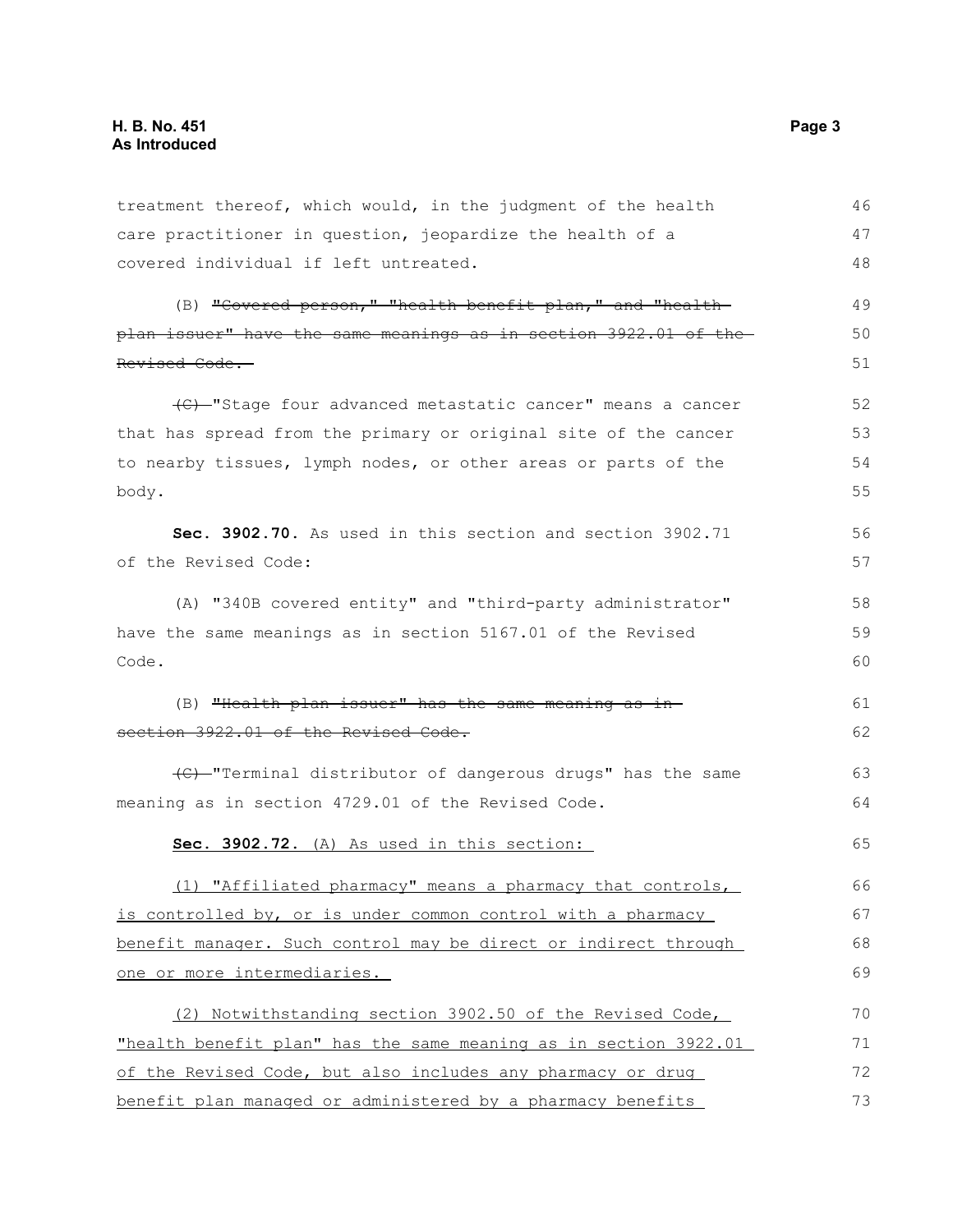manager. (3) "Pharmacy" has the same meaning as in section 4729.01 of the Revised Code. (4) "Pharmacy benefits manager" means any person or entity that, pursuant to a contract or other relationship with an insurer, managed care organization, employer, or other third party, either directly or through an intermediary, manages the prescription drug benefit provided by the insurer, managed care organization, employer, or third party in the performance of any other duty directly or indirectly related to the processing or payment of claims for covered prescription drugs. (5) "Physician-administered drug or medication" means an outpatient drug, other than a vaccine, that cannot reasonably be self-administered by the patient to whom the drug is prescribed, or by an individual assisting the patient with the selfadministration, and that is typically administered by a health care provider in a physician's officer, hospital outpatient infusion center, or other outpatient clinical setting. (B) A health benefit plan issued, amended, or renewed on or after the effective date of this section, shall not do any of the following: (1) Require that physician-administered drugs or medications be dispensed by a pharmacy or affiliated pharmacy as a condition of coverage; (2) Limit or exclude coverage for such a physicianadministered drug or medication when it is not dispensed by a pharmacy or affiliated pharmacy, if the drug is otherwise covered under the health benefit plan or pharmacy benefit plan; 74 75 76 77 78 79 80 81 82 83 84 85 86 87 88 89 90 91 92 93 94 95 96 97 98 99 100 101

(3) Cover the drug or medication at a different benefits 102